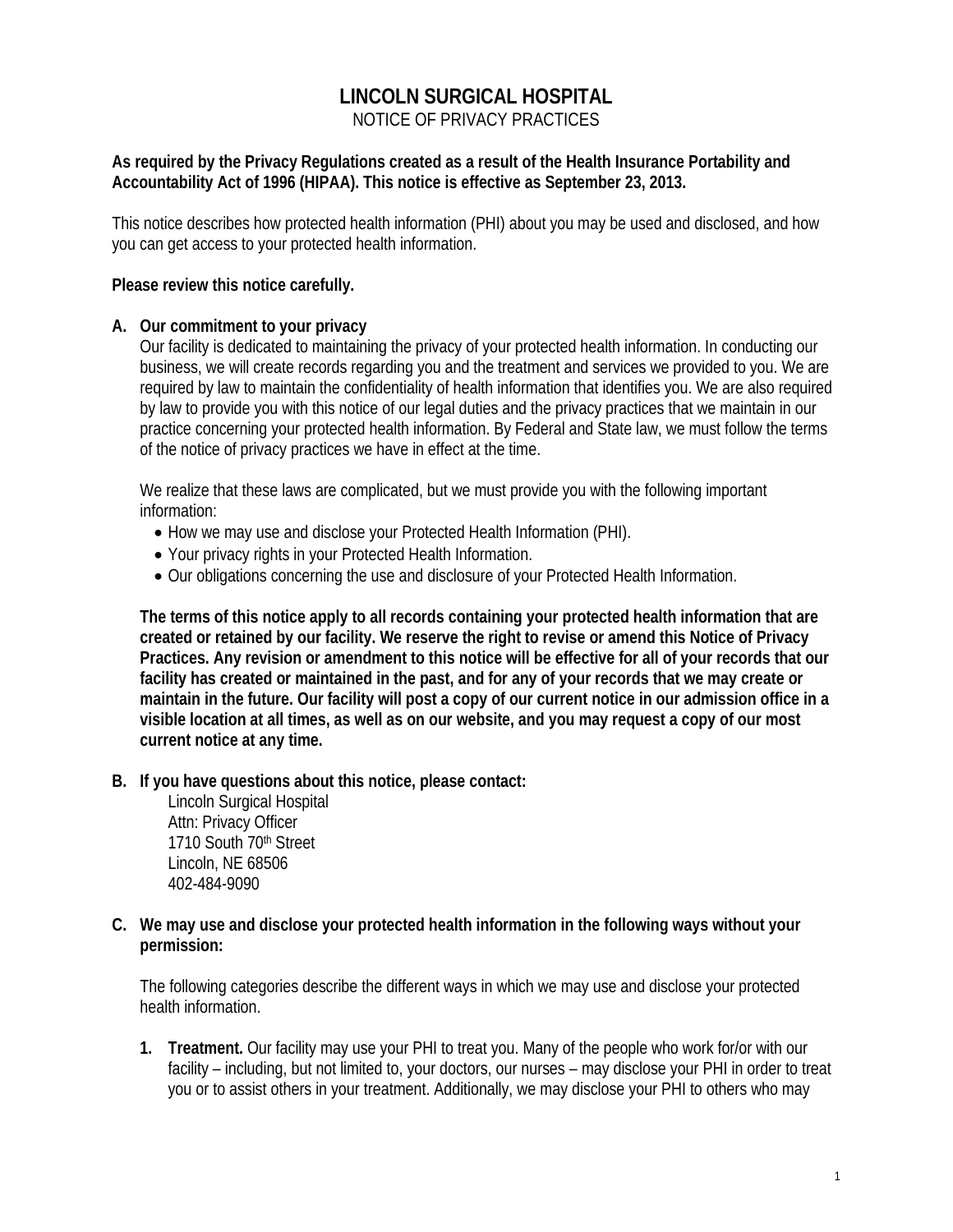assist in your care, such as your spouse, children or parents. Finally, we may also disclose your PHI to other health care providers for purposes related to your treatment.

- **2. Payment.** Our facility may use and disclose your PHI in order to bill and collect payment for the services and items you may receive from us. For example, we may contact your health insurer to certify that you are eligible for benefits, and we may provide your insurer with details regarding your treatment to determine if your insurer will cover, or pay for your treatment. We may also use and disclose your PHI to obtain payment from third parties that may be responsible for such cost, such as family members. Also, we may use your PHI to bill you directly for services and items. We may disclose your PHI to other health care providers and entities to assist in their billing and collection efforts.
- **3. Health Care Operations.** Our facility may use and disclose your PHI to operate our business. As examples of the ways in which we may use and disclose your information for our operations, our facility may use your PHI to evaluate the quality of care you received from us, or to conduct cost-management and business planning activities for our facility.
- **D. Use and disclosure of your PHI in certain special circumstances that may be made without your authorization.**

Unless we are otherwise restricted from doing so, we may also disclose your information for the following purposes without your authorization:

- **1. Directory.** Unless you notify us that you object, we will use your name, location in the facility, and general condition for directory purposes. This information may be provided to members of the clergy and to other people who ask for you by name.
- **2. Communication.** We may disclose your protected health information to your family member or a close personal friend if it is directly relevant to the person's involvement in your surgery or payment related to your surgery. We can also disclose your information in connection with trying to locate or notify family members or others involved in your care concerning your location, condition or death.

You may object to these disclosures. If you do not object to these disclosures or we can infer from the circumstances that you do not object or we determine, in the exercise of our professional judgment, that it is in your best interests for us to make disclosure of information that is directly relevant to the person's involvement with your care, we may disclose your protected health information as described.

- **3. Disclosures Required by Law.** Our facility will use and disclose your PHI when we are required to do so by Federal, State, or local law.
- **4. Public Health Risks.** Our facility may disclose your PHI to public health authorities that are authorized by law to collect information for the purpose of:
	- Maintaining vital records, such as births and deaths
	- Reporting child abuse or neglect
	- Preventing or controlling disease, injury or disability
	- Notifying a person regarding a potential risk for spreading or contracting a disease or condition
	- Reporting reactions to drugs or problems with products or devices
	- Notifying individuals if a product or device they may be using has been recalled
	- Notifying appropriate government agencies and authorities regarding the potential abuse or neglect of an adult patient (including domestic violence); however, we will only disclose this information if the patient agrees or we are required or authorized by law to disclose this information.
	- Notifying your employer under limited circumstances related primarily to work-place injury.
	- Sending proof of required immunization to a school with parent or guardian permission.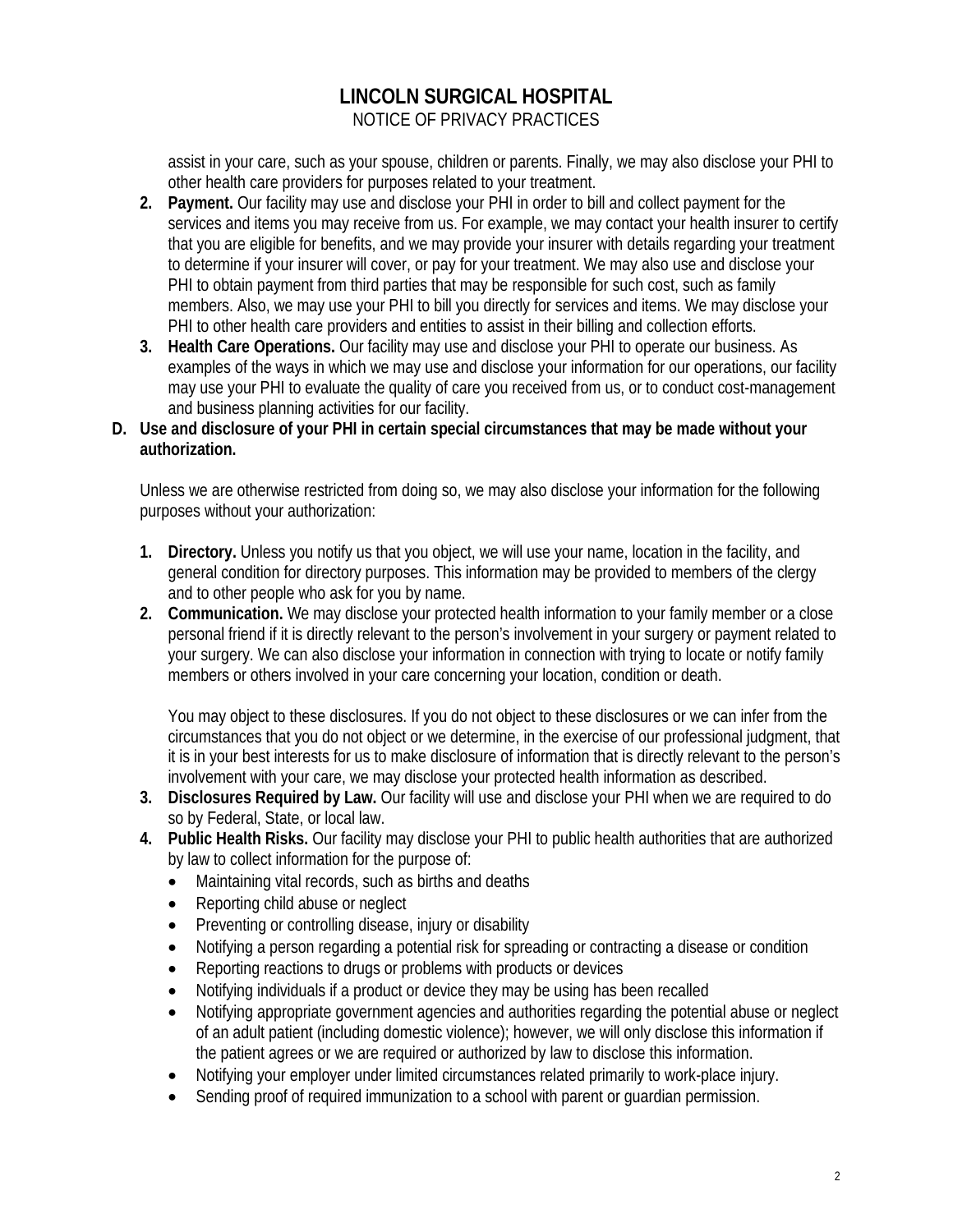- **5. Health Oversight Activities.** Our facility may disclose your PHI to a health oversight agency for activities authorized by law. Oversight activities can include, for example, investigations, inspections, audits, surveys, licensure and disciplinary actions; civil, administrative, and criminal procedures or actions; or other activities necessary for the government to monitor government programs, compliance with civil rights laws and the health care system in general.
- **6. Lawsuits and similar proceedings.** Our facility may use and disclose your PHI in response to a court or administrative order, if you are involved in a lawsuit or similar proceeding. We may also disclose your PHI in response to a discovery request, subpoena, or other lawful process by another party involved in the dispute, but only if we have made an effort to inform you of the request or to obtain an order protecting the information the party has requested.
- **7. Law Enforcement.** We may release PHI if asked to do so by a law enforcement official:
	- Regarding a crime victim in certain situations, if we are unable to obtain the person's agreement.
	- Concerning a death we believe has resulted from criminal conduct.
	- Regarding criminal conduct at our facility.
	- In response to a warrant, summons, court order, subpoena or similar legal process.
	- To identify/locate a suspect, material witness, fugitive or missing person.
	- In an emergency, to report a crime (including the location or victims of the crime, or description, identify or location of the perpetrator).
- **8. Deceased Individuals.** We are required to apply safeguards to protect your medical information for 50 years following your death. Following your death we may disclose medical information to a coroner, medical examiner or funeral director as necessary for them to carry out their duties and to a personal representative (for example, the executor of your estate). We may also release your medical information to a family member or other person who acted as a personal representative or was involved in your care or payment for care before your death, if relevant to such person's involvement, unless you have expressed a contrary preference.
- **9. Organ and Tissue Donation.** Our facility may release your PHI to organizations that handle organ, eye or tissue procurement or transplantation, including organ donation banks, as necessary to facilitate organ or tissue donation and transplantation if you are an organ donor.
- **10. Serious Threats to Health or Safety.** Our practice may use and disclose your PHI when necessary to reduce or prevent a serious threat to your health and safety or the health and safety of another individual or the public. Under these circumstances, we will only make disclosures to a person or organization to help prevent the threat.
- **11. Military.** Our practice may disclose PHI if you are a member of U.S. or foreign military forces (including veterans) and if required by the appropriate authorities.
- **12. National Security.** Our facility may disclose your PHI to federal officials for intelligence and national security activities authorized by law. We also may disclose your PHI to federal officials in order to protect the President, other officials or foreign heads of state, or to conduct investigations.
- **13. Inmates.** Our facility may disclose PHI to correctional institutions or law enforcement officials if you are an inmate or under the custody of law enforcement officials. Disclosures for these purposes would be necessary: (a) for the institution to provide health care services to you, (b) for the safety and security of the institution, and/or (c) to protect your health and safety or the health and safety of other individuals.
- **14. Workers' Compensation.** Our facility may release your PHI for workers' compensation and similar programs.
- **15. Health Information Exchange.** We participate in one or more electronic health information exchanges which permits us to electronically exchange medical information about you with other participating providers (for example, doctors and hospitals) and health plans and their business associates. For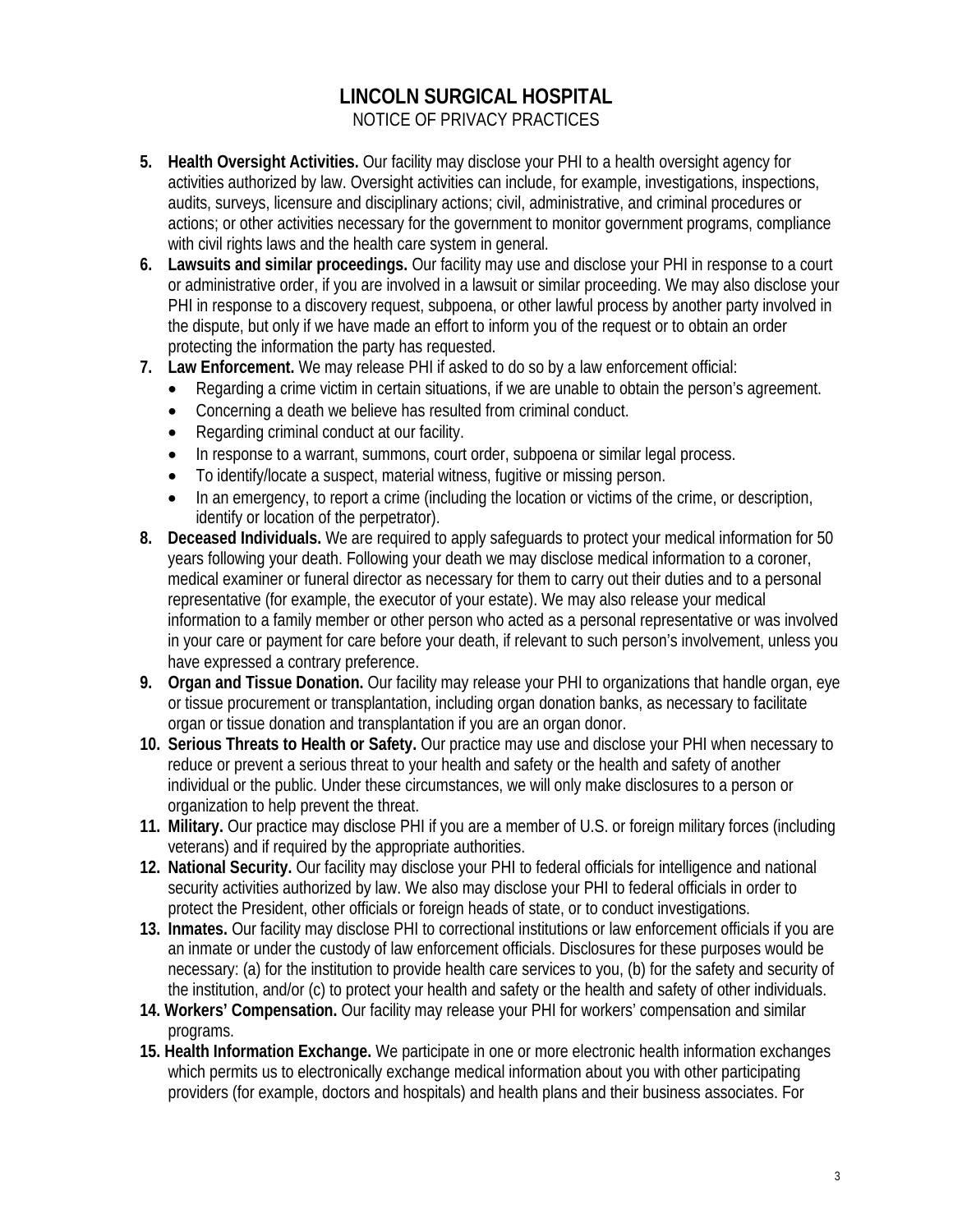example, we may permit a health plan that insures you to electronically access our records about you to verify a claim for a payment for services we provide to you. Or, we may permit a physician providing care to you to electronically access our records in order to have up to date information with which to treat you. As described earlier in this Notice, participation in a health information exchange also lets us electronically access medical information from other participating providers and health plans for our treatment, payment and health care operation purposes as described in this Notice. We may in the future allow other parties, for example, public health departments that participate in the health information exchange, to access your medical information electronically for their permitted purposes as described in this Notice.

### **E. Uses and Disclosures Requiring Your Authorization**

There are many uses and disclosures we will make only with your written authorization. These include:

- **1. Uses and Disclosures Not Described Above.** We will obtain your authorization for any use of disclosure of your medical information that is not described in the preceding examples.
- **2. Psychotherapy Notes.** These are notes made by a mental health professional documenting conversations during private counseling sessions or in joint or group therapy. Many uses or disclosures of psychotherapy notes require your authorization.
- **3. Marketing.** We will not use or disclose your medical information for marketing purposes without your authorization. Moreover, if we receive any financial remuneration from a third party in connection with marketing, we will tell you that in the authorization form.
- **4. Sale of medical information** We will not sell your medical information to third parties without your authorization. Any such authorization will state that we will receive remuneration in the transaction.

If you provide authorization, you may revoke it at any time by giving us notice in accordance with our authorization policy and the instructions in our authorization form. Your revocation will not be effective for uses and disclosures made in reliance on your prior authorization. Please note, we are required to retain records of your care.

### **F. Your Rights Regarding your PHI**

You have the following rights regarding the PHI that we maintain about you:

**1. Right to Request Restrictions.** You have the right to ask us to not use or disclose certain parts of your protected health information for purposes of treatment, payment, healthcare operations or to friends or family members. Your request must state the specific restriction and to whom you want the restriction to apply. We are not required to agree to a restriction that you may request, with one exception explained in the next paragraph. We will notify you if we deny your request to a restriction.

We are required to agree to your request that we not disclose certain health information to your health plan for payment or health care operations purposes, if you pay out-of-pocket in full for all expenses related to that service prior to your request, and the disclosure is not otherwise required by law. Such a restriction will only apply to records that relate solely to the service for which you have paid in full. If we later receive an Authorization from you dated after the date of your requested restriction which authorizes us to disclose all of your records to your health plan, we will assume you have withdrawn your request for restriction.

Several different covered entities listed at the start of this Notice use this Notice. You must make a separate request to each covered entity from whom you will receive services that are involved in your